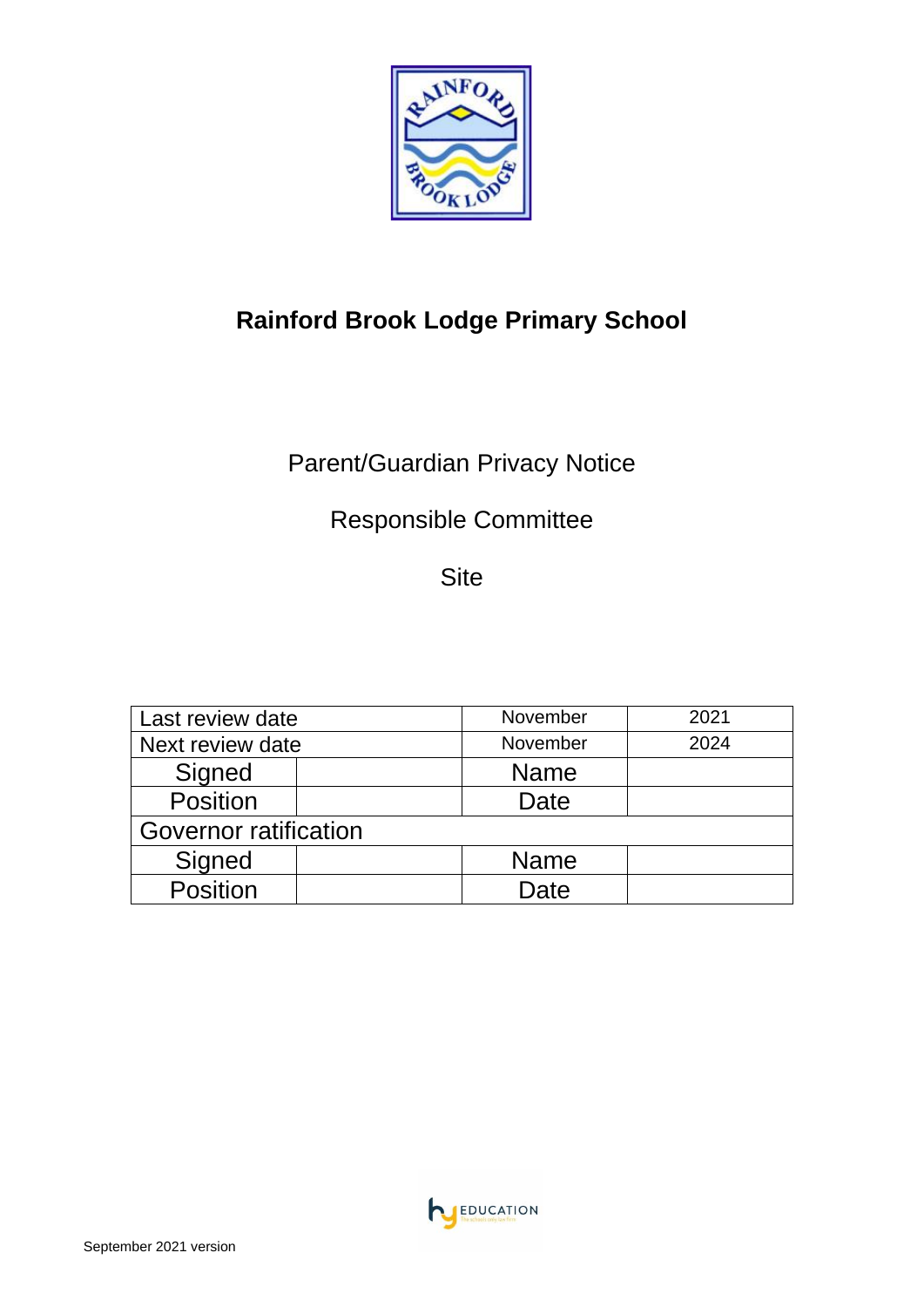## **PRIVACY NOTICE RELATING TO PARENT/GUARDIAN INFORMATION**

## **What is the purpose of this Notice?**

This is our school's Privacy Notice which is intended to provide you with information about how and why we process parent information. It is also intended to provide you with other information which is required under the UK General Data Protection Regulation (the retained EU law version of the General Data Protection Regulation (EU) 2016/679) (GDPR) and the Data Protection Act 2018 (DPA). The GDPR and DPA contain the key laws relating to data protection.

It is important to the school, and a legal requirement, that we are transparent about how we process parent information. As a school that processes parent information, we are known as a "data controller". This means that we collect and use personal information for specified purposes which this Privacy Notice has been designed to tell you about.

#### **The Data Protection Officer**

The school has an appointed Data Protection Officer (DPO), HY Education, who can be contacted in writing at HY Education, 3 Reed House, Hunters Lane, Rochdale, OL16 1YL or by telephone on 0161 543 8884 or by email [\(DPO@wearehy.com\)](mailto:DPO@wearehy.com). The DPO is responsible for dealing with data protection issues within the school and you can contact the DPO should you wish to discuss any issues or concerns that you have about data protection.

### **What categories of parent information do we collect?**

The types of parent information that we collect include:

- Parent/Guardian names
- Date of birth
- Unique National Insurance number
- Contact details

We may also receive some information from our Local Authority, other schools and the DfE.

## **What is the purpose of us collecting and using parent information?**

The purposes for which the school collects personal information are as follows:-

- To communicate with parents/carers about their child
- Monitor and report on pupil process
- To provide appropriate pastoral care
- For health and safety purposes
- To address safeguarding concerns
- To receive government funding

## **Why is it lawful to collect this parent information?**

As a school, we are subject to a wide range of laws which we must comply with, including maintaining contact with individuals with parental responsibility for our pupils. To comply with these laws, we only process personal information as far as is necessary to meet those obligations. We also process some of the information described in this privacy notice to carry out public tasks vested in us to effectively manage the school.

Some types of personal information are regarded as more sensitive under the GDPR and referred to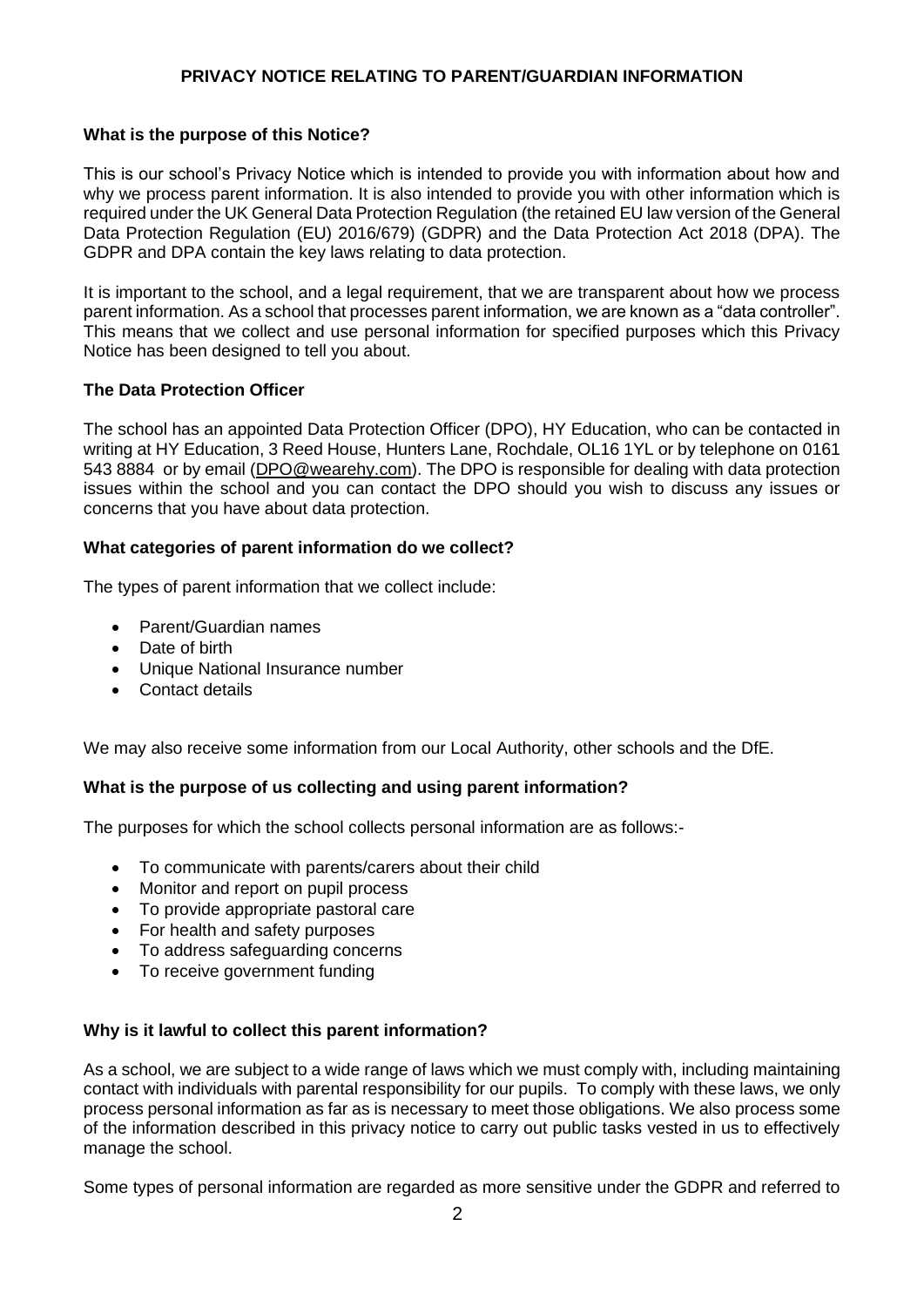as being a 'special category' of personal information. We are unlikely to process this type of information in relation to parents.

## **Who will we share parent information with?**

Those who we may share parent information with include the following:-

- Our local authority
- The Department for Education (DfE)
- Other education providers
- Multi-agency partners
- Professional advisors
- Service providers who provide IT and communication tools

### **The Department for Education**

The Department for Education (DfE) collects personal data from educational settings and local authorities via various statutory collections. We are required to share information with the Department for Education (DfE) either directly or via our local authority for the purpose of those data collections, under:

Section 3 of The Education (Information About Individual Pupils) (England) Regulations 2013.

All data is transferred securely and held by DfE under a combination of software and hardware controls, which meet the current government security policy framework.

For more information, please see 'How Government uses your data' section.

#### **Local Authorities**

We may be required to share information about parents with the local authority to ensure that they can conduct their statutory duties under the Schools Admission Code, including conducting Fair Access Panels.

#### **How long will we hold parent information for?**

We will hold parent information for a period of time specified by law and as detailed within our retention policy. For more information, please contact the DPO.

#### **Requesting access to your personal data**

Under data protection legislation, parents and pupils have the right to request access to information about them that we hold. To make a request for your personal information please contact the School Office.

You also have the right to:

- Object to processing of personal data that is likely to cause, or is causing, damage or distress;
- Prevent processing for the purpose of direct marketing
- Object to decisions being taken by automated means
- In certain circumstances, have inaccurate personal data rectified, blocked, erased or destroyed and
- Claim compensation for damages caused by a breach of the Data Protection Regulations